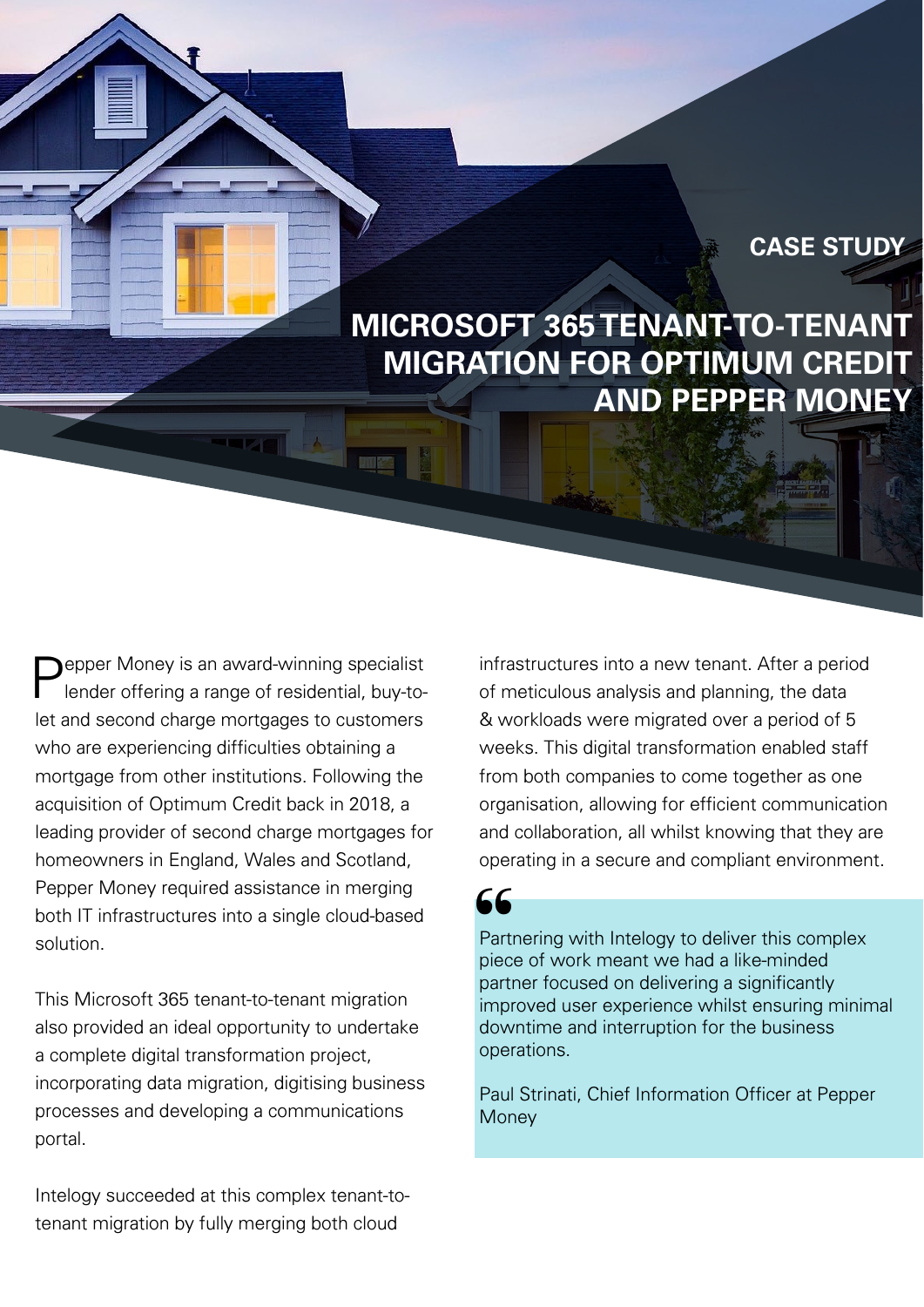## **CHALLENGES**

Both organisations were already using Microsoft 365 services extensively, such as Microsoft Teams, SharePoint, OneDrive and security mechanisms of Intune. They were both very cloud-first organisations, however as the organisations started integrating, it had become clear that the two tenancies did not offer an optimal user experience, causing confusion for business users and a high administrative overhead to bridge the gap. Employees on both ends were experiencing a high level of disconnectedness and were struggling to collaborate effectively on pieces of work.

The optimal user experience and a lot of functionality that Microsoft Teams had to offer for example, were lost. Guest access into each other's tenancies did the job for some time but it had its limitations both in terms of visibility and user experience. Because of these challenges, many employees required duplicate accounts, which caused individuals to appear offline in one tenant whilst working in the other and therefore unreachable, when in reality they were available, just in the alternative environment. This lack of consistency and continuity became a real issue for users across the board.

## **SOLUTION OVERVIEW**

Intelogy conducted an in-depth analysis exercise, reviewing both tenancies, to identify a migration path that would consolidate all aspects of Microsoft 365, providing the foundation to move forward as one organisation.

We needed to establish a clear understanding of the source environments along with the platform and business requirements that would determine the setup of, and migration to the target environment.

This was achieved using a combination of industry recognised migration assessment tools and custom scripting capabilities to analyse and build an inventory of all workloads within the environment. The inventory needed to provide a clear picture of all the information related to tenancy configuration, identities, devices, email, security, compliance and ongoing management. This migration could have gone two ways: Intelogy would move everything to an existing tenancy, or we would create a brand new tenancy and move both organisations into that tenancy. Pepper Money's Head of Technology was in favour to go ahead with a completely new tenancy because both organisations had different ways of doing things, different policies, procedures and different ideas on how they wanted to work in the future. A new tenancy would be the fresh start they needed to agree on a new way of working and managing the tenancy. They could take the experience from both organisations and our expertise to move forward in a direction they wanted to go in together.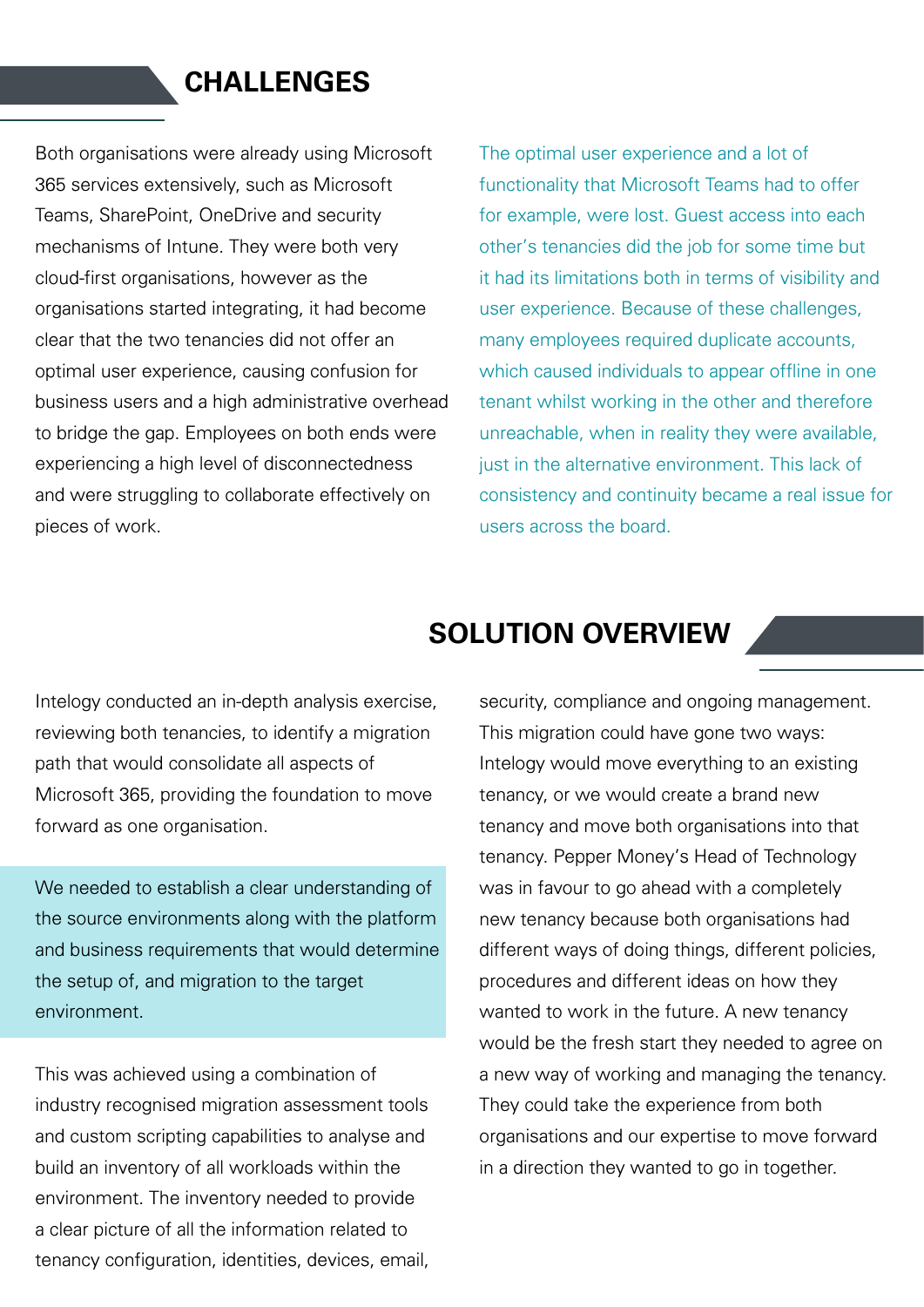Once a full analysis of the current inventory had been carried out, Intelogy and both parties needed to mutually agree on the scope of the migration. This involved Intelogy understanding exactly what needed to be migrated, and where it needed to be migrated to. In addition, it was also important to determine what data needed to be archived, or simply deleted due to irrelevance or redundancy. We created a Migration Plan to detail the mapping between the source and target tenants to provide a clear transition path for everything being migrated. A Governance Plan was also created which outlined the key decisions regarding how the new tenant would be governed, this included the measures put in place to maintain the integrity of security and compliance within the new tenant.

Creating the Migration Plan posed challenges that are not common to typical migrations, it wasn't just a lift and shift. The merging of two organisations meant that many departments were duplicated, e.g., HR, Compliance, Finance, etc. It was vital that Intelogy understood Pepper's plan for these separated departments, and whether they saw a future where they may be merged. Intelogy hosted a number of workshops with Pepper to ensure that everyone fully understood all of the possibilities, along with

Their knowledge and expertise in the M365 domain were excellent, and they worked seamlessly as an extension of our in-house team to ensure all M365 workloads and data were successfully migrated to the new tenant. a number of sessions to explain how a future working landscape may look. This gave them the opportunity to evaluate what they had and how they wanted to move forward.

The first activities carried out during the Build phase related to setting up and configuring the target environment. The specifications for all services documented in the platform design were implemented ahead of any user or data migration. This ensured the platform was fully prepared, fit for purpose and data being migrated into the tenancy would align with the decided governance principles.

After defining the Migration Plan and getting it approved, we started the execution. With the use of third-party migration tools, the majority of data transfer occurred without any impact on business users. The following products were selected to support this tenant-to-tenant migration solution:

- **BitTitan**: Migration of mailbox content was undertaken with BitTitan, our tool of choice, based on values in the migration plan.

- **ShareGate**: We used ShareGate to migrate SharePoint and Teams content.



ርር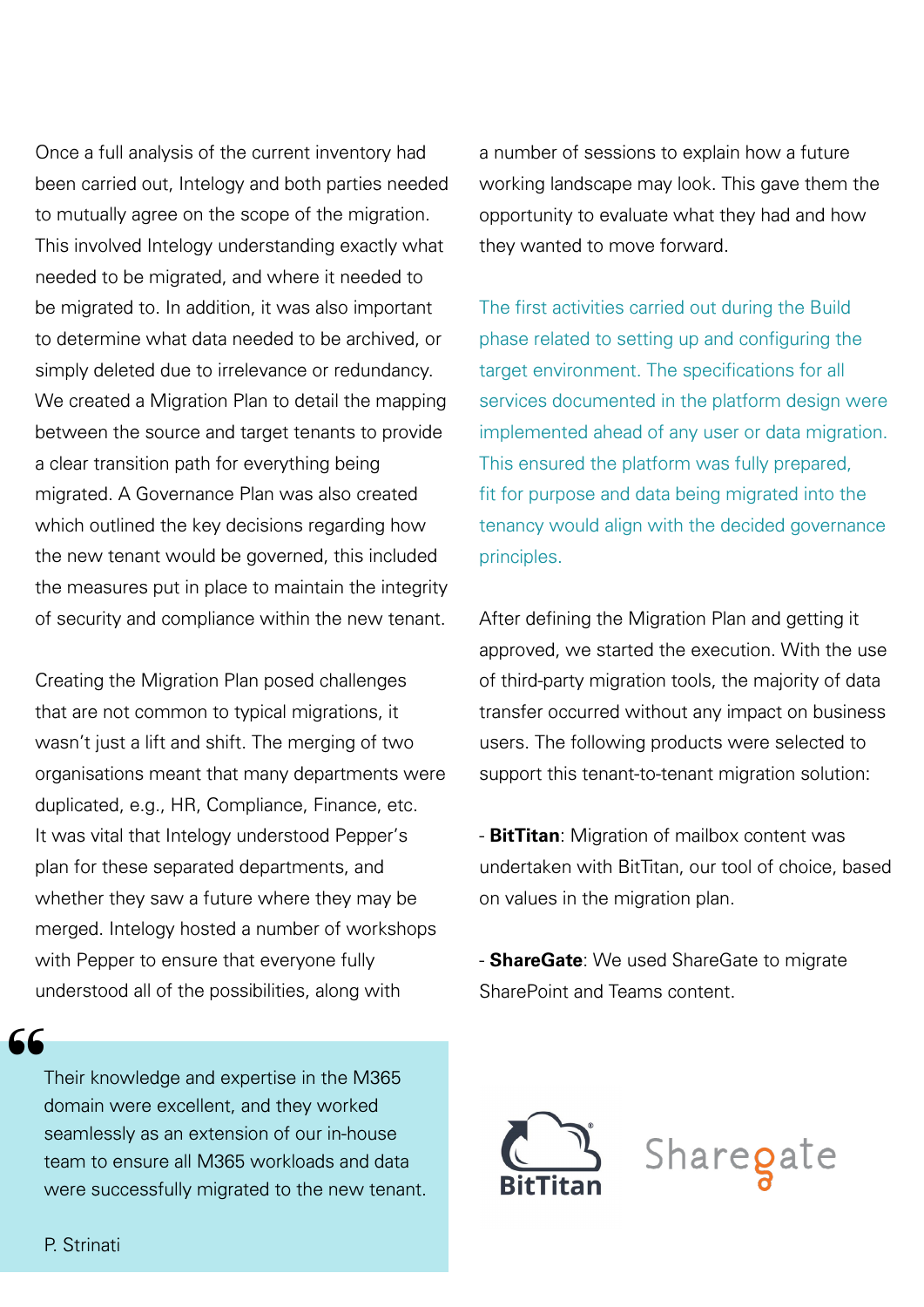| <b>Object type migrated</b>      | <b>Migrated count</b> |
|----------------------------------|-----------------------|
| User mailbox                     | 378                   |
| Shared mailbox                   | 81                    |
| Room mailbox                     | 16                    |
| Group mailbox                    | 119                   |
| Public folder                    | 1                     |
| SharePoint document library      | 46                    |
| Folder within a document library | 33                    |
| SharePoint list                  | 45                    |
| SharePoint sub site              | 56                    |
| Teams                            | 76                    |

**Following the cutover of each migration batch, all user client applications were reconfigured so that they were signed into the new tenant, providing an integrated experience for the new working environment.**

# **COMMUNICATIONS PORTAL**

Wrapped up inside the migration, Intelogy also delivered a Communications Portal serving as the new Intranet built on SharePoint. Each department was given their own communication site linked to the Communications Portal acting as the hub so that news could be aggregated from all departments.

Also, they had their own departmental team site created to provide a space for team-related

comms. The new Intranet will serve as the fundamental communication portal and will evolve with more advanced features in the future.

Microsoft 365 learning pathways was also deployed within the new tenant to provide endusers with on-demand up-to-date training material for Microsoft 365, this allowed them to better understand how to use the tools and applications available at a convenient time for them.